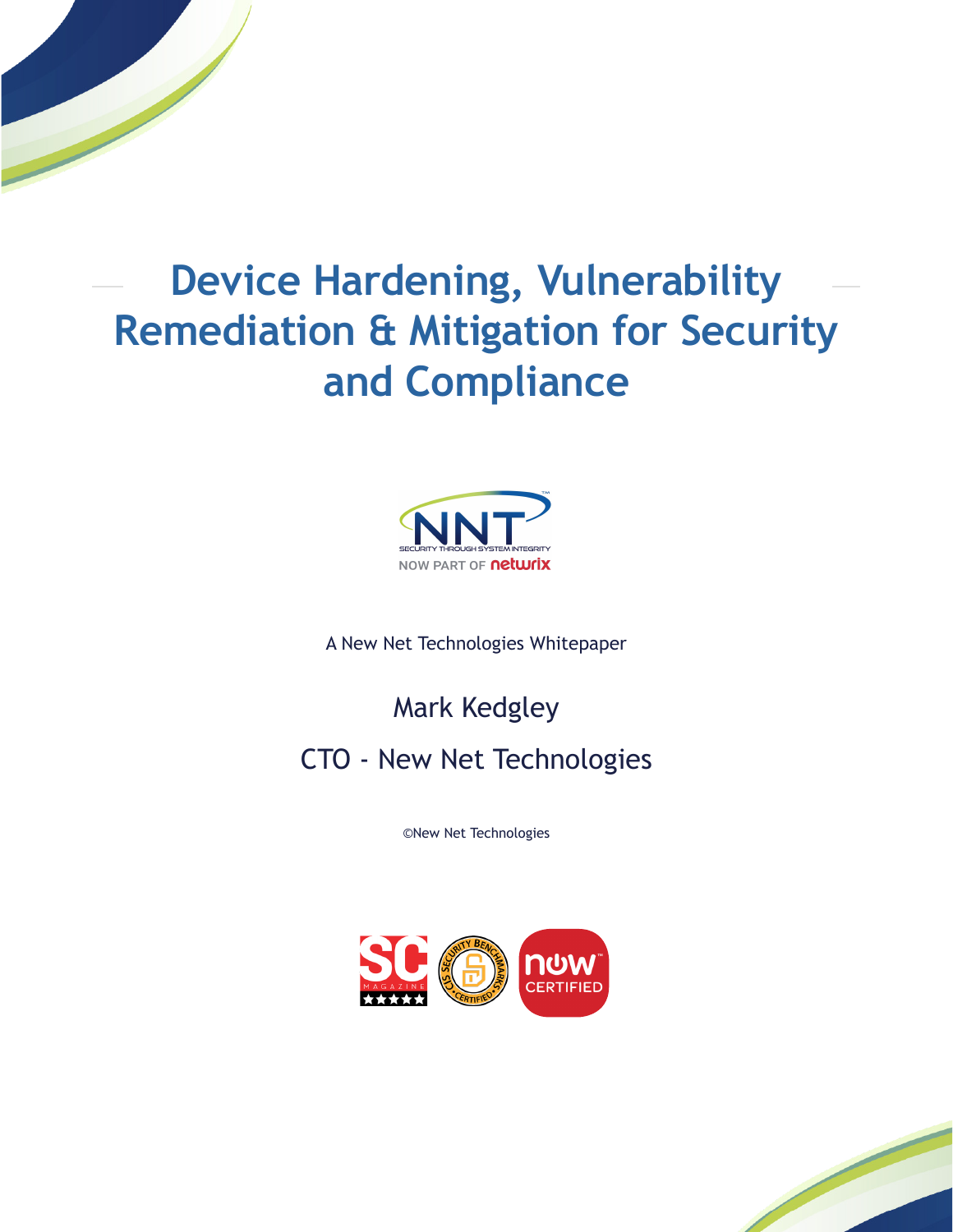# **[Vulnerability Management & Device Hardening Whitepaper](https://www.newnettechnologies.com)**



#### **Introduction**

All security standards and Corporate Governance Compliance Policies such as [PCI DSS,](https://www.newnettechnologies.com/pci-dss-compliance.html) GCSx CoCo, SOX (Sarbanes Oxley), GLBA, NERC CIP, HIPAA, HITECH, ISO27000 and FISMA require IT systems to be secure in order that they protect confidential data.

This whitepaper explores one of the key dimensions to securing devices through the process of 'hardening', and examines the various means available to audit devices and maintain them in a hardened, secure state.

#### **There are a Number of Buzzwords Being Used in this Area – Security Vulnerabilities and Device Hardening?**

'Hardening' a device requires known security 'vulnerabilities' to be eliminated or mitigated. A vulnerability is any weakness or flaw in either the software design, implementation, or administration of a system that ultimately provides a mechanism by which IT systems can be infiltrated and compromised.

There are two main areas to address in order to eliminate security vulnerabilities – configuration settings and software flaws in program and/or operating system files.Eliminating vulnerabilities will require either 'remediation' - typically a software upgrade or patch for program or OS files or 'mitigation' - a configuration settings change. Hardening is required equally for servers, workstations, and network devices such as firewalls, switches, and routers.

#### **How do I Identify Vulnerabilities?**

A Vulnerability scan or external Penetration Test will report on all vulnerabilities applicable to your systems and applications.

You can buy in 3rd Party scanning/pen testing services – pen testing by its very nature is done externally via the public internet as this is where any threat would be exploited from.

Vulnerability Scanning services need to be delivered in situ on-site. This can either be performed by a 3rd Party Consultant with scanning hardware, or you can purchase a 'black box' solution whereby a scanning appliance is permanently sited within your network and scans are provisioned remotely.

Of course, the results of any scan are only accurate at the time of the scan which is why solutions that continuously track configuration changes are the only real way to guarantee the security of your IT estate is maintained.

*The PCI DSS demands Device Hardening...*

*"Establish firewall and router configuration standards.."*

*"Develop configuration standards for all system components. Assure that these standards address all known security vulnerabilities and are consistent with industryaccepted system hardening standards."*

*"Always change vendor-supplied defaults before installing a system on the network—for example, include passwords, simple network management protocol (SNMP) community strings, and elimination of unnecessary accounts."*

*"Change wireless vendor defaults, including but not limited to default wireless encryption keys, passwords, and [SNMP community strings. Ensure](https://www.newnettechnologies.com/)  wireless device security settings are enabled for strong encryption technology for authentication and transmission."*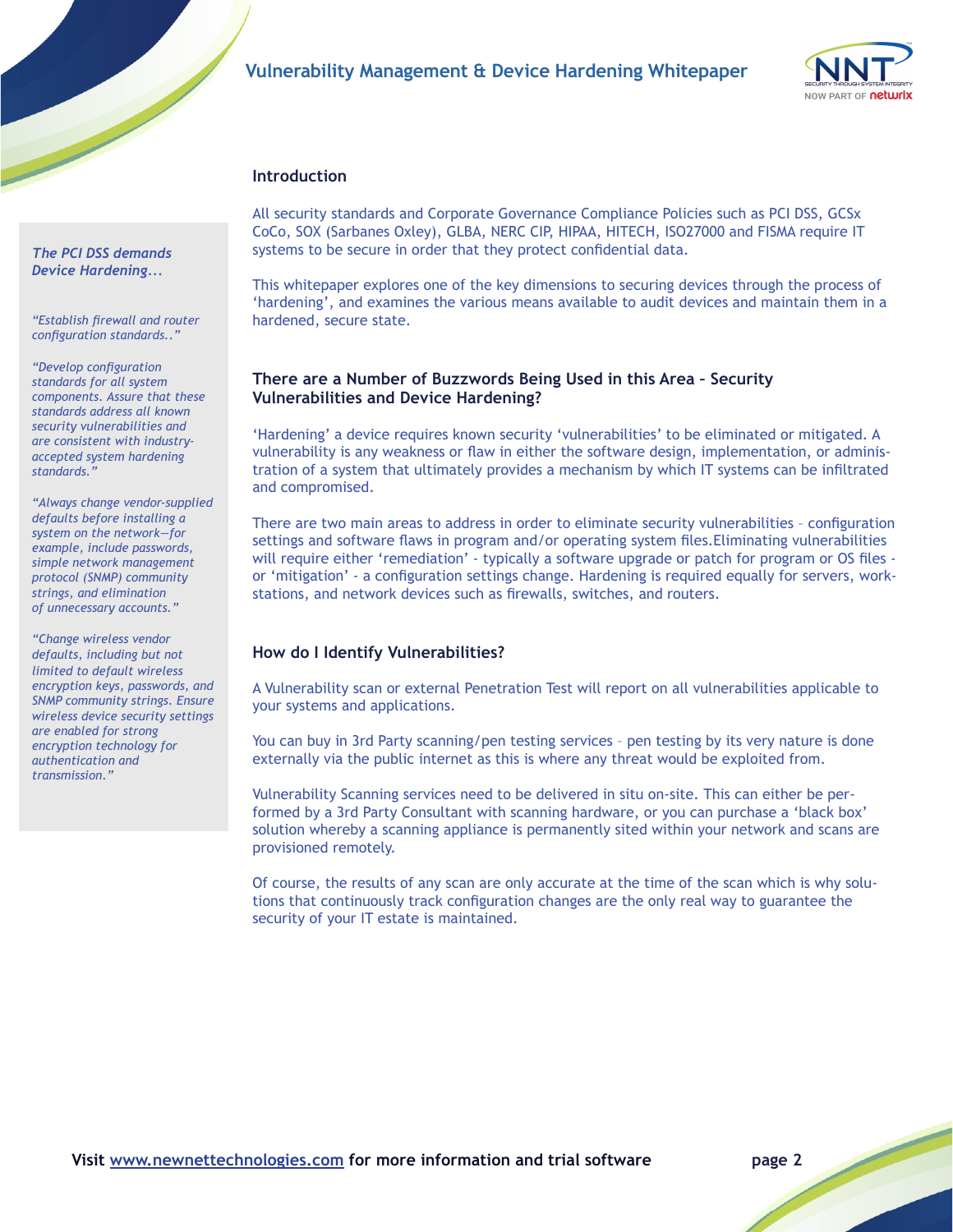

# **File Integrity Monitoring and the PCI Data Security Standard**

The PCI DSS (Payment Card Industry Data Security Standard) specifies the following:

*Requirement 11.5 "Use [File-Integrity Monitoring](https://www.newnettechnologies.com/file-integrity-monitoring.html) or [Change-Detection](https://www.newnettechnologies.com/change-and-configuration-management.html) software on logs to ensure that existing log data cannot be changed without generating alerts (although new data being added should not cause an alert)."*

However, Requirement 1 specifies *"maintain a firewall configuration to protect cardholder data"*, Requirement 2 *"Do not use vendor-supplied defaults for system passwords and other security parameters"*, Requirement 6 *"Develop and maintain secure systems and applications"* and in fact, the need to track and assess the impact on IT system security is at the heart of any Security Standard or Policy like the PCI DSS.

Host integrity monitoring software serves as an essential early-warning system and can provide the first indication of a break-in or compromised host.

When properly configured and deployed, this type of software is a powerful addition to the layers that defend your infrastructure in depth.

As a minimum, for any Windows devices 'touching' cardholder data, including EPoS equipment, the System32 and/or SysWOW64 folder should be governed as well as key application program folders.

It is important to verify all adds, changes, and deletions of files as any change may be significant in compromising the security of a host. Changes to monitor for should be any attribute changes and the size of the file. Remember, trojans are designed to impersonate existing system files and will always 'look' and usually behave like the genuine exe, dll or driver file, albeit with some nasty extra functions too!

Similarly, for Linux and Unix hosts, the /etc/ and /usr/bin/ directories and their constituent files must be tracked for integrity together with all relevant application binary and configuration files.

#### **File Integrity - Guaranteed**

However, since we are looking to prevent one of the most sophisticated types of hacks, we need to introduce a truly infallible means of guaranteeing file integrity. This calls for each file to be 'DNA Fingerprinted', typically generated using a Secure Hash Algorithm. A Secure Hash Algorithm, such as SHA1 or MD5, produces a unique, hash value based on the contents of the file.

The concept, therefore, is that a file integrity baseline must be established. Any [File-In](https://www.newnettechnologies.com/file-integrity-monitoring.html)[tegrity Monitoring](https://www.newnettechnologies.com/file-integrity-monitoring.html) system works by comparing file attributes, filesizes, and hash signatures from one time to another. The assumption, therefore, is that the initial baseline is for a vulnerability-free, completely uncompromised host and application.

This means that even if a program is modified to expose payment card details, but the file is then 'padded' to make it the same size as the original file and with all other attributes edited to make the file look and feel the same, the modifications will still be exposed.

The schematic on the next page illustrates how such an algorithm generates a unique hash for a file.

# *"All the firewalls, Intrusion*

*"*

 *sensitive payment card Protection Systems, Antivirus and Process Whitelisting technology in the world won't save you from a well-orchestrated internal hack where the perpetrator has admin rights to key servers or legitimate access to application code – file integrity monitoring used in conjunction with tight change control is the only way to properly govern systems."*

 *["](https://www.newnettechnologies.com/)*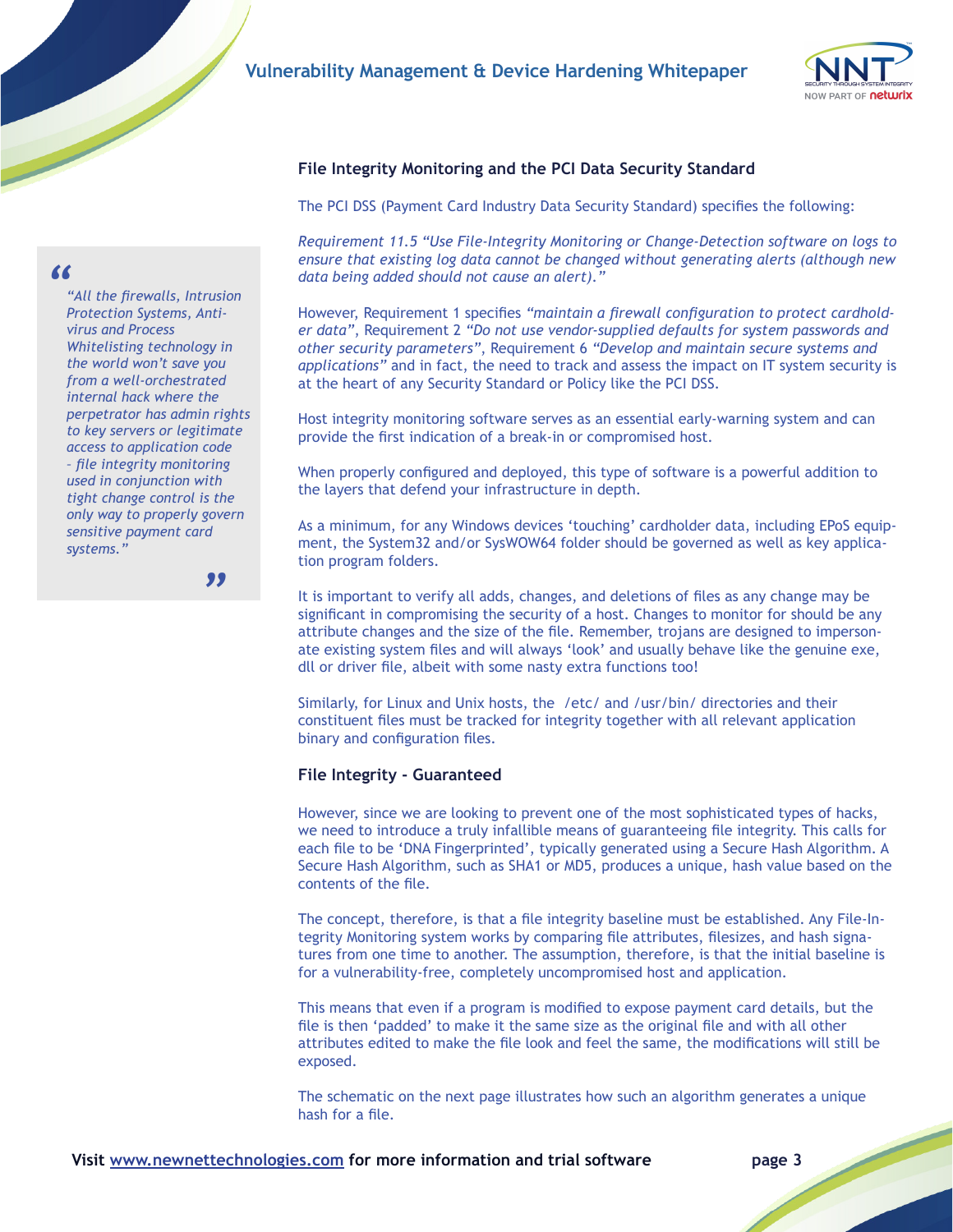

### **So Tight Change Management is Essential for Ensuring we Remain Compliant?**

Indeed – Section 6.4 of the PCI DSS describes the requirements for a formally managed Change Management process for this very reason. Any change to a server or network device may have an impact on the device's 'hardened' state and therefore it is imperative that this is considered when making changes.

Using a continuous configuration change tracking solution provides an audit trail and delivers the concept of 'closed loop' change management – the detail of the approved change is documented, along with details of the exact changes that were *actually* implemented. Furthermore, the devices changed will be re-assessed for vulnerabilities and their compliant state confirmed automatically.

## **What about Internal Threats? Cybercrime is Joining the Organized Crime League which means this is not just about Stopping Malicious Hackers Proving their Skills as a Fun Pastime!**

Firewalling, Intrusion Protection Systems, AntiVirus software, and fully implemented Device Hardening measures will still not stop or even detect a rogue employee who works as an 'inside man'. This kind of threat could result in malware being introduced to otherwise secure systems by an employee with Administrator Rights, or even backdoors being programmed into core business applications.

Similarly, with the advent of Advanced Persistent Threats (APT) such as the publicized 'Operation Aurora' hacks that use social engineering to dupe employees into introducing 'Zero-Day' malware.

'Zero-Day' threats exploit previously unknown vulnerabilities – a hacker discovers a new vulnerability and formulates an attack process to exploit it. The job then is to understand how the attack happened and more importantly how to remediate or mitigate future reoccurrences of the threat. By their very nature, anti-virus measures are often powerless against 'zero-day' threats.

In fact, the only way to detect these types of threats is to use File-Integrity Monitoring technology. See the other NNT whitepaper **'File-Integrity Monitoring – The Last Line of Defense of the PCI DSS'** for more details, but here is a brief summary.

Clearly, it is important to verify all adds, changes, and deletions of files as any change may be significant in compromising the security of a host. However, since we are looking to prevent one of the most sophisticated types of hack we need to introduce a completely infallible means of guaranteeing file integrity.

This calls for each file to be 'DNA Fingerprinted', typically using a Secure Hash Algorithm. A Secure Hash Algorithm, such as SHA1 or MD5, produces a unique, hash value based on the contents of the file and ensures that even a single character changing in a file will be detected.

This means that even if a program is modified to expose payment card details, but the file is then 'padded' to make it the same size as the original file, and with all other attributes edited to make the file look and feel the same, the modifications will still be exposed.